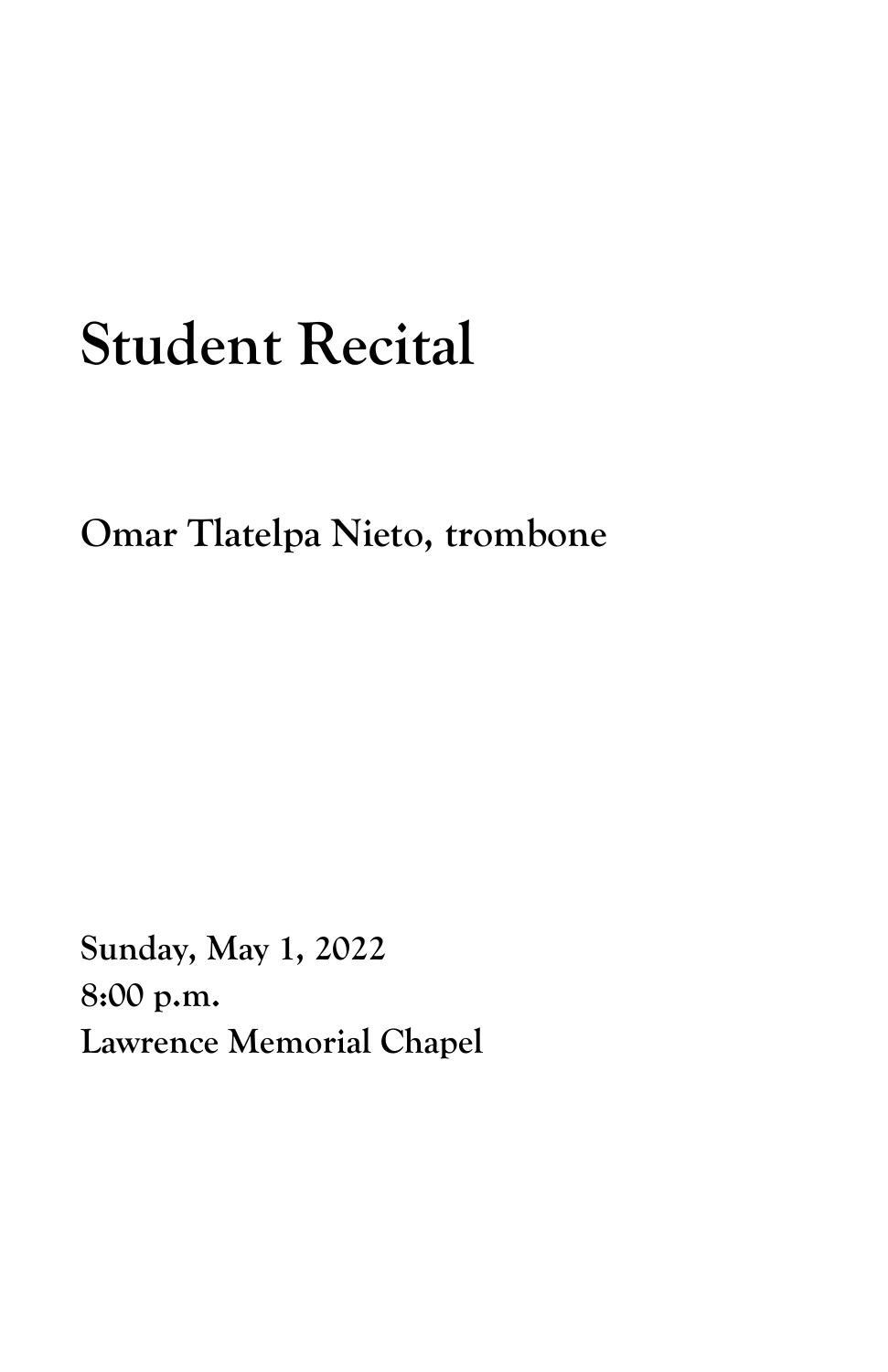*Concerto in D minor,* op. 9, no. 2 Tomaso Albinoni I. Allegro e non presto (1671-1751)

trans. Mark Lawrence

## Omar Tlatelpa Nieto, alto trombone Nick Towns, piano

*La Hieronyma* from *Musicali Melodie* Giovanni Martino Cesare

(c. 1590-1667)

Omar Tlatelpa Nieto, sackbut Thomas Canty, organ

*Sonatine for Trombone and Piano* Jacques Castérède Allegro vivo (1926-2014) Andante sostenuto Allegro

> Omar Tlatelpa Nieto, trombone Nick Towns, piano

## • INTERMISSION •

*Chloe's Aria* from *Voodoo* Harry L. Freeman

(1869-1954) ed. Brittany Lasch

Omar Tlatelpa Nieto, trombone Nick Towns, piano

*Do Nothin*<sup>'</sup> *Til You Hear From Me* Duke Ellington

(1899-1974)

Omar Tlatelpa Nieto, trombone Gaston Kaisin, trumpet Mitchell VonEschen, piano Maggie Bice, bass Aaron Montreal, drums